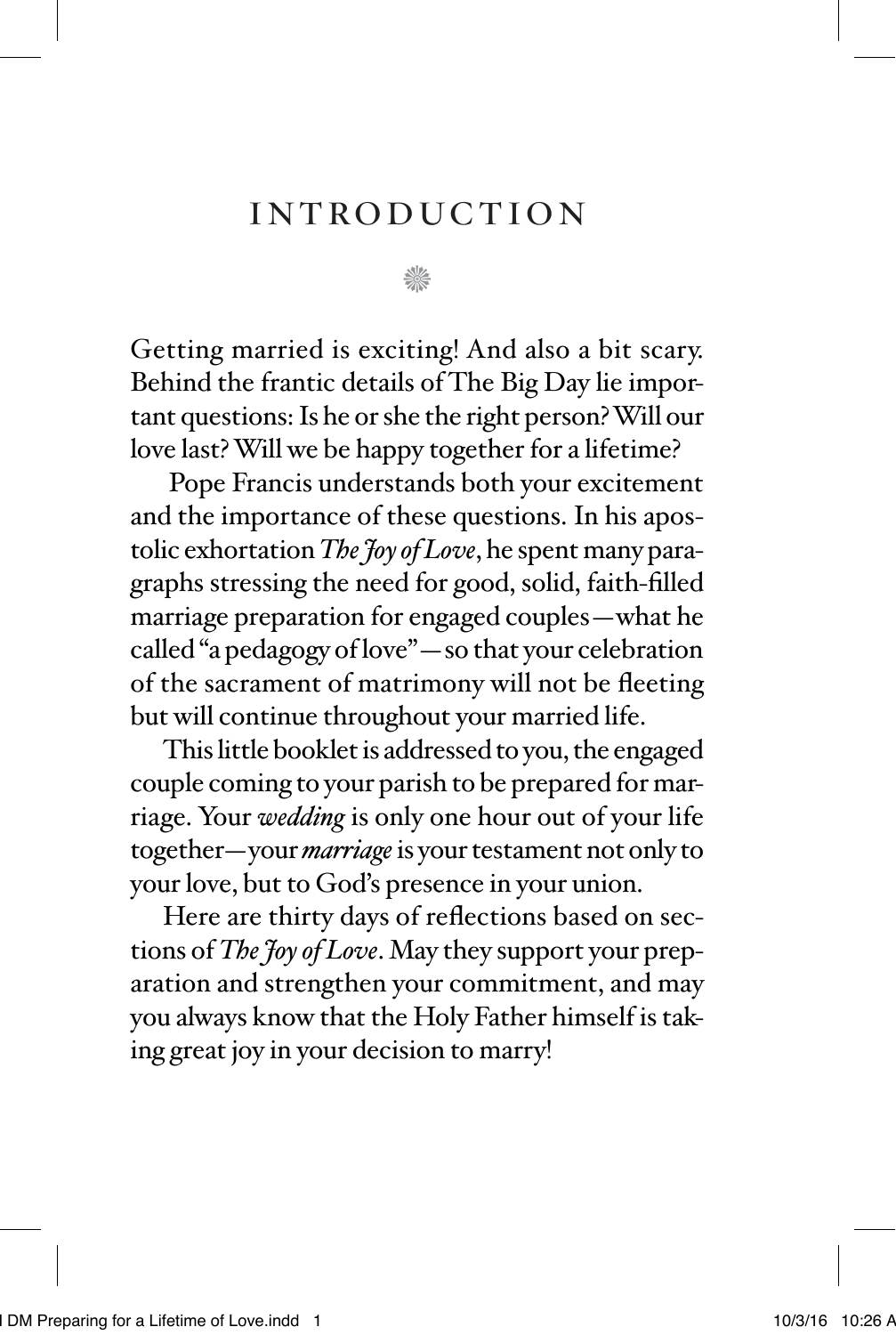## 1 DIGNITY AND BEAUTY

*Couples need to be guided to understand that their union elevates and perfects the social dimension of existence and gives an enduring model to the family they will form.* 

Pope Francis' exhortation is frequently filled with lovely and poetic language. But behind it all is his hope that, as you prepare to celebrate the sacrament of matrimony, you will grow to understand the depth and seriousness of what you are undertaking. Far beyond the lovely details of the wedding itself lie the dignity and beauty of your covenant with each other—and with God—for the rest of your lives.

#### **PONDER**

How do we understand the word "sacrament"? Or the word "covenant"?

#### **PRAY**

God of love, open our ears and hearts and minds to receive all your good news!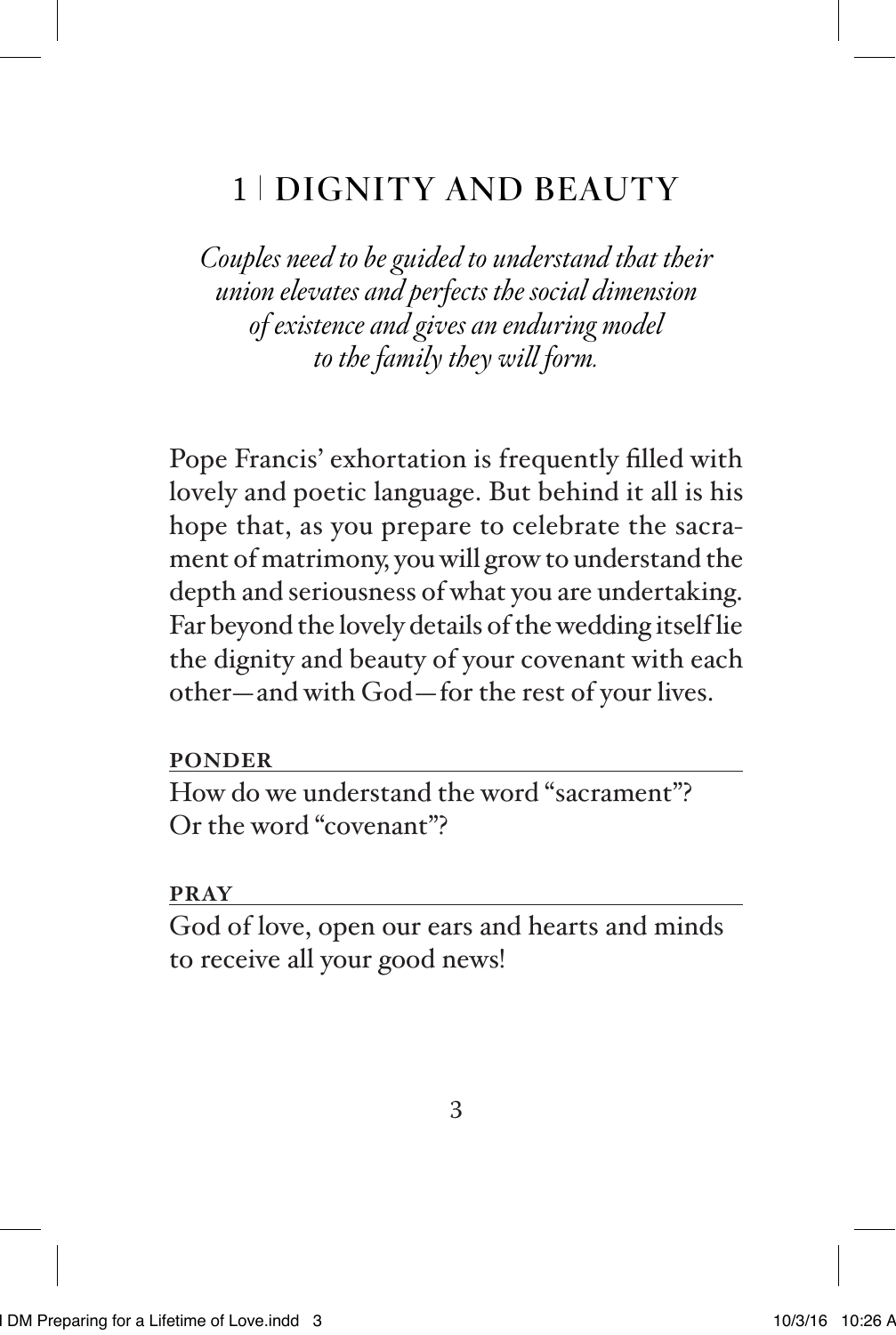## 2 YOU'RE NOT ALONE

*Preparation for marriage engages the entire community, tying this sacrament together with the sacraments of initiation—this too is a threshold a Christian crosses.* 

Pope Francis always highlights the reality of Catholics living in a secular world. In terms of matrimony, he stresses the importance of the whole parish community as witnesses of the covenant of love that you as a couple are about to undertake. Think of this sacrament in terms of the others you've celebrated: How did they change you? Have they changed you? Have they helped you grow closer to God? Pope Francis adds that being an active part of your faith community is a wonderful way to see love in action and to find support for your own journey as a couple.

#### **PONDER**

Are we regular churchgoers? If not, can we begin?

#### **PRAY**

God of love, set our path straight and focused on you—and on the gift of each other that you have given us.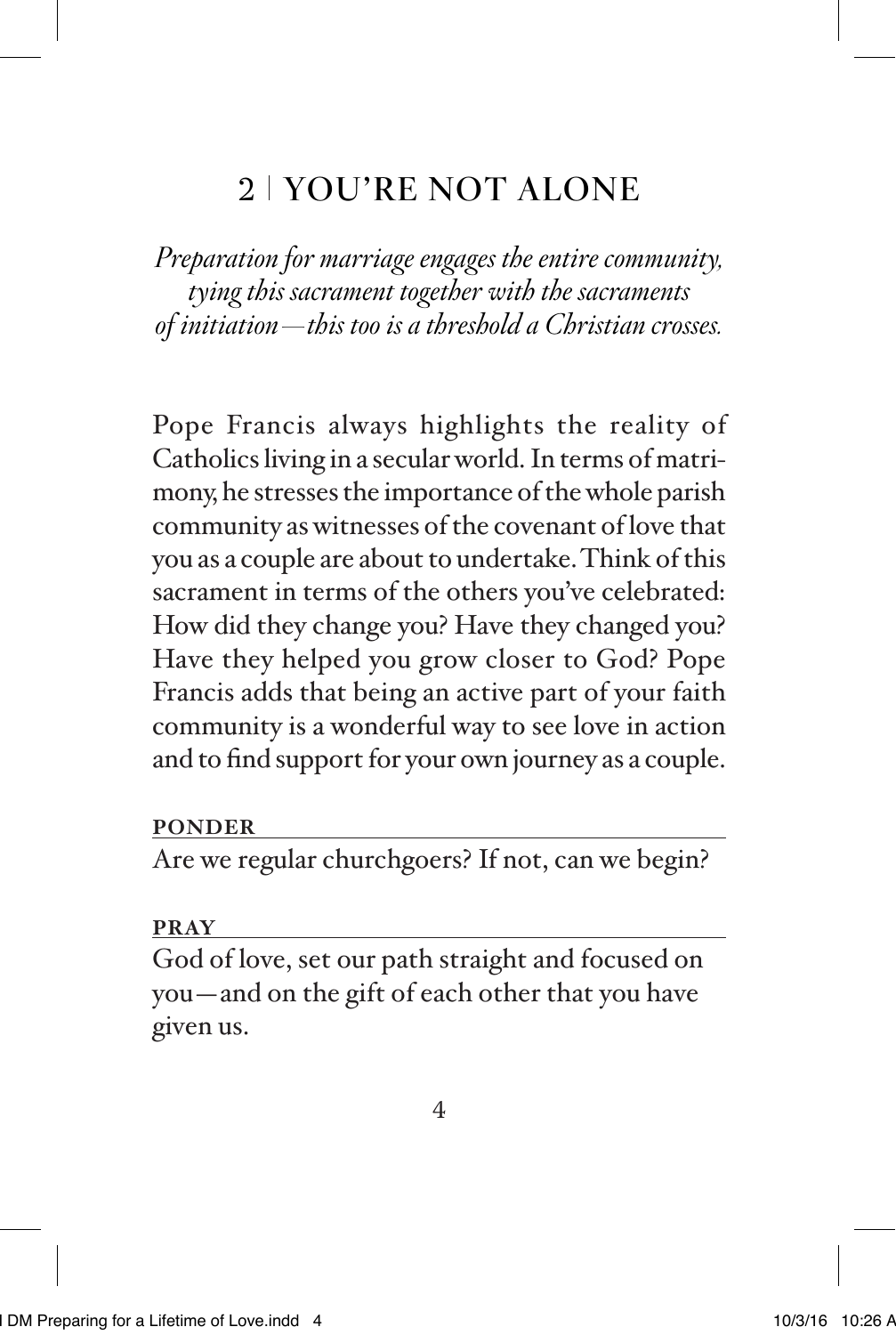### 3 YOU, TOO, ARE WITNESSES

*As a couple commit themselves to grow together in love, this witness strengthens the entire faith community. Their love is a powerful force for change and growth.*

If your wedding is on a Saturday afternoon, don't be surprised if people coming to confession or Mass arrive early in hopes of catching a glimpse of you in your newly married state. Pope Francis emphasizes that your new, fresh love is a tonic for the entire community. If you have become closer to your parish, you will find the folks in the pews very supportive and interested in you, for your love is a strong sign of hope and renewal. You also help your parents, family, and friends to remember their own young love—and be themselves reborn.

#### **PONDER**

What signs are we giving to our faith community?

#### **PRAY**

God of love, help us always to mirror your love in all that we do!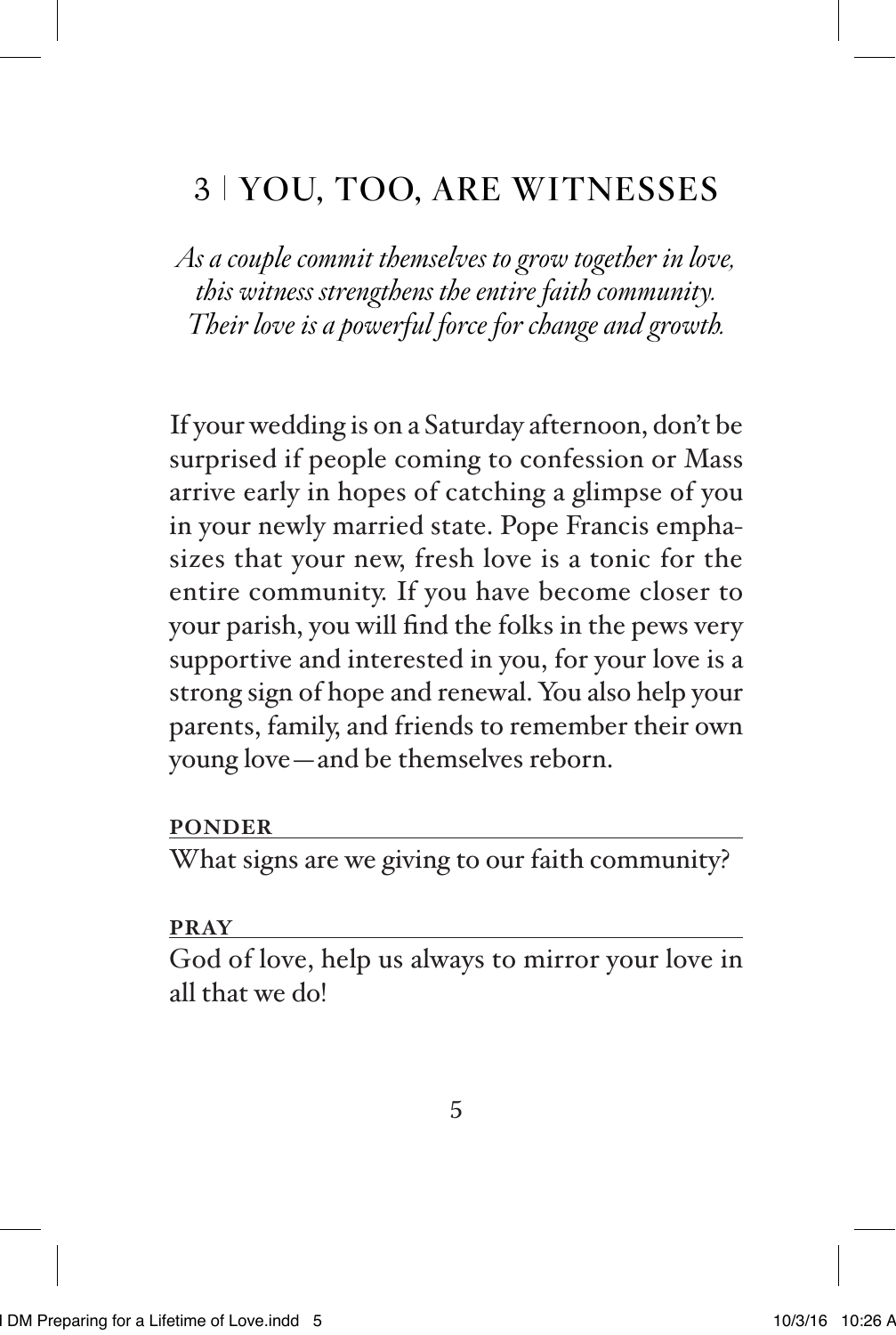### $4$  | MARRIAGE — A NEW INITIATION

*The best marriage preparation is framed as an "initiation" to the sacrament, so that couples receive the help they need to make a solid beginning of family life.*

If you were baptized as an infant, your parents went through preparation so that they could celebrate with you the sacrament that initiated you into the life of Christ. If you were baptized as an adult, the RCIA was part of your initiation process. It is the same with marriage, says Pope Francis. Just as baptism changes you, so the sacrament of marriage unites the two of you with Christ in a special, permanent way. The preparation you are undertaking now helps to "initiate" you into that lifetime of love.

### **PONDER**

Are we open to and accepting of all our preparation program is trying to teach us?

#### **PRAY**

God of love, make us open and ready to accept you!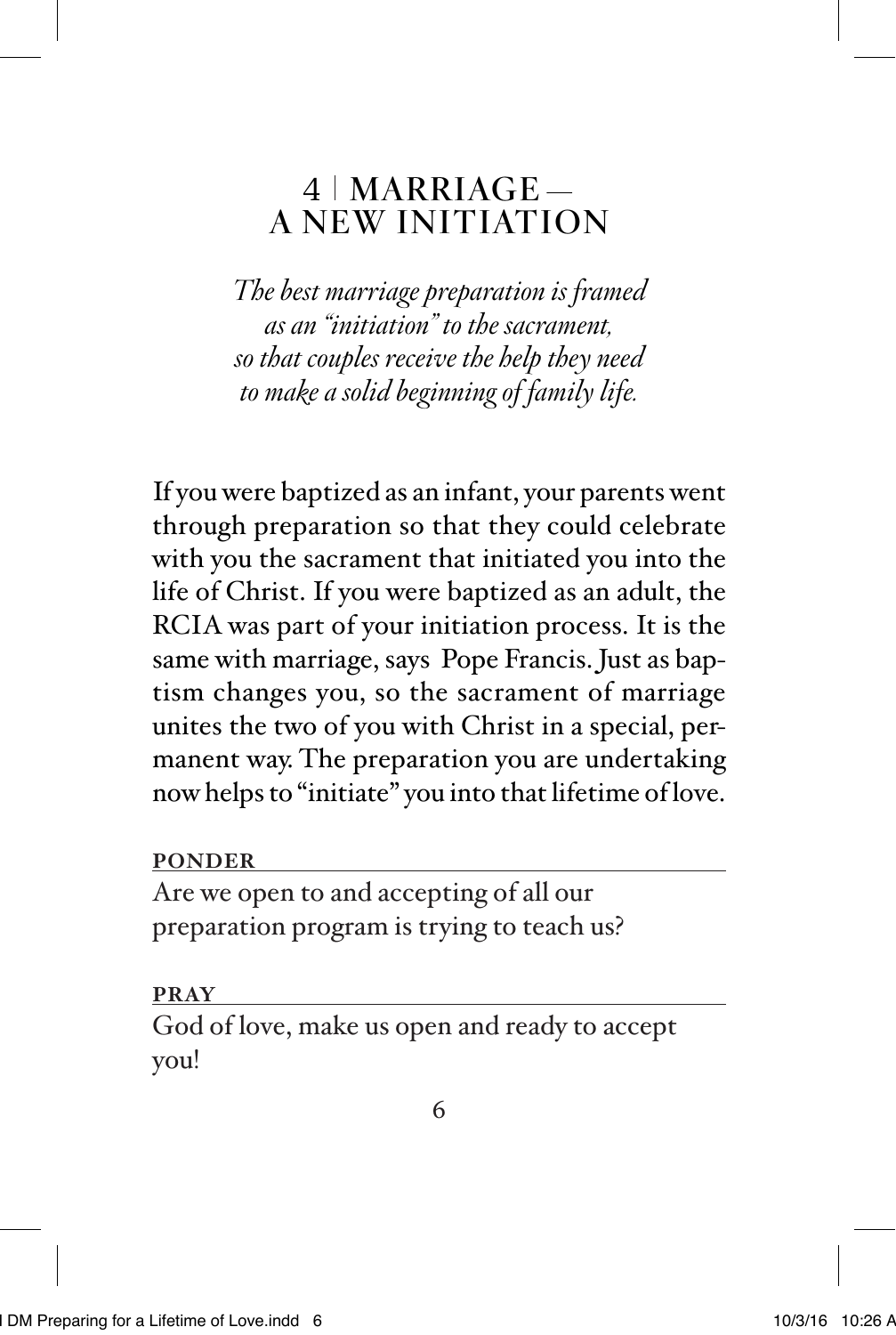## 5 LEARNING TO LOVE

 *The object of this preparation is to help the couple learn how to love this very real person with whom he or she plans to share his or her whole life. It does not happen automatically.*

As parents preparing for their child's baptism learn many things about being responsible Catholic parents, raising their child in faith and love, so too, says Pope Francis, marriage preparation helps a couple learn how to help their love grow over the years and decades ahead. Good marriage preparation will awaken in you an awareness of the power that love has already played in your life and will help you identify ways to keep your love always fresh and new.

**PONDER**

What has been the witness of love in our lives? How has this formed how we love each other?

#### **PRAY**

God of love, fill us with your Spirit so that we may always be open to your presence!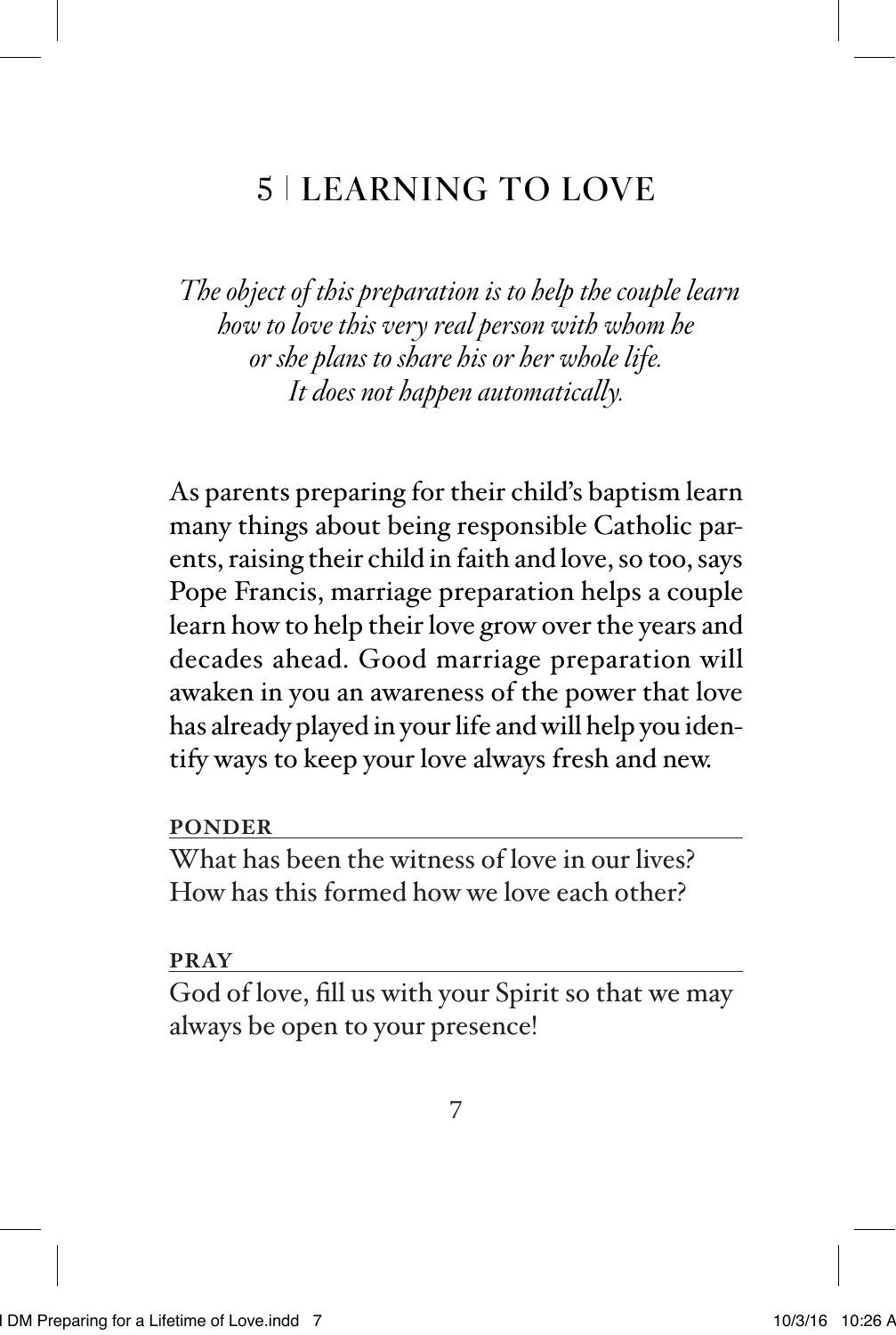### 6 FROM THE VERY START...

*For every couple, marriage preparation begins at birth.*

While speaking of marriage preparation, Pope Francis asks couples (and the parish teams preparing them) to consider the family you were born and raised in. The picture of marriage you expect is probably based on the image of marriage you received in your own home. It is so important, Pope Francis says, to know your own background and that of your spouse so that you may come to understand at a deep and profound level how you each see your married life ahead and how you will proceed together.

#### **PONDER**

Are my parents married? Divorced? Happy? What does this say about how I see marriage?

#### **PRAY**

God of love and fidelity, guide us always in your path so that our union may reflect your own faithfulness to all your children.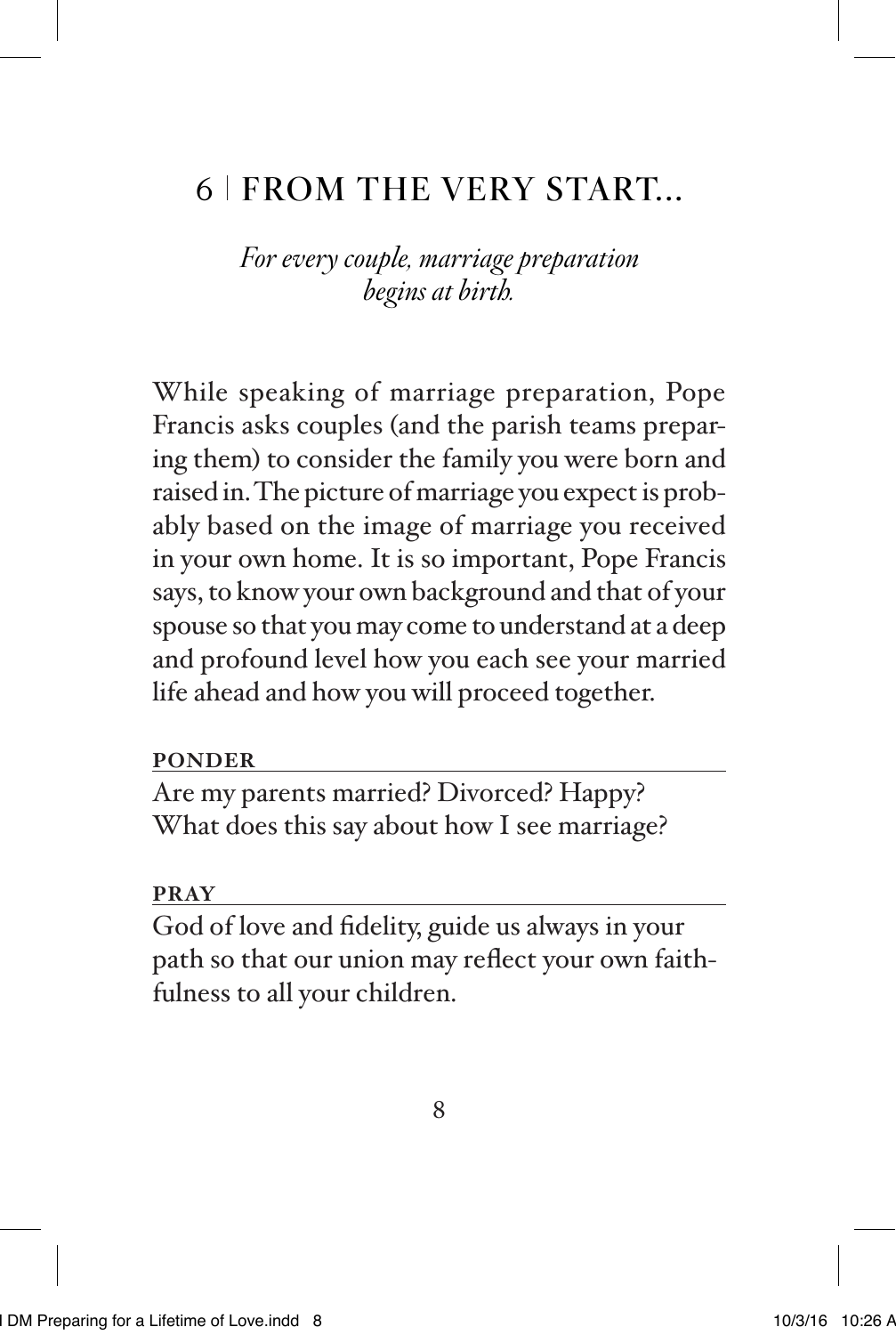## 7 FACING HARD TRUTHS?

*Too many couples marry without really knowing who they are. They have spent lots of time together, but without facing the challenge of revealing who they really are...and who their partner is.* 

You may wonder why your marriage preparation asks "nosy" questions. Pope Francis will tell you that such questions are meant to help you face truths about each other *now*, before the big day, perhaps bringing issues to the surface that need to be discussed and resolved before you are ready to take your vows. You will spend a lifetime together—you want to get started on the best possible foot.

#### **PONDER**

How well do I really know my future spouse? Are there parts of my life I've been reluctant to share?

#### **PRAY**

God of love, help us to be unafraid to reveal ourselves to each other. Help us remember that you love us in all our weakness.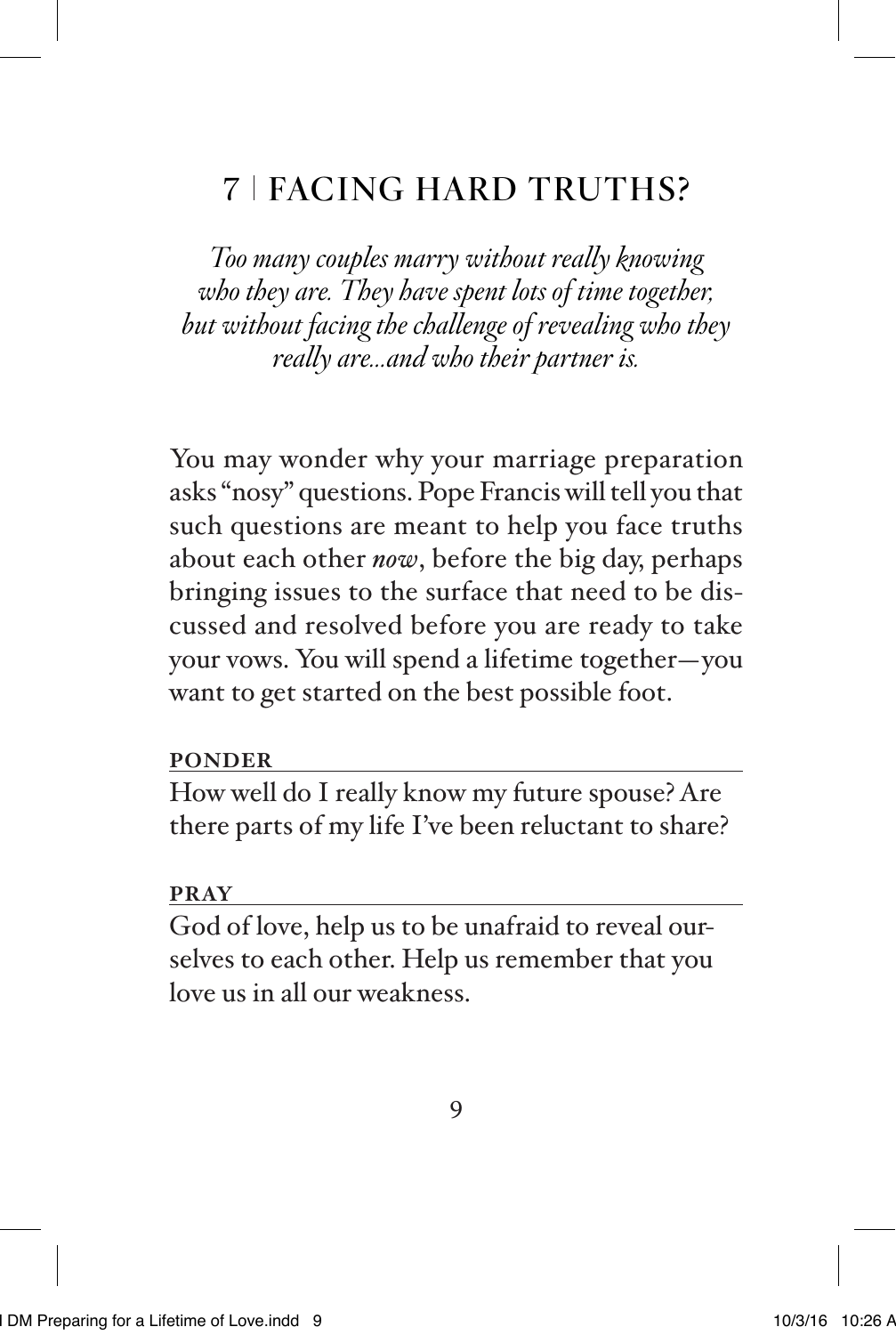## 8 FULLY READY TO COMMIT

*Family problems frequently arise when partners are still dealing with emotional issues from childhood. It takes a long time and patience to develop a mature, genuine love.*

Pope Francis stresses that couples need to be honest and forthright with each other about their past their family life growing up, what scars or hurts or addictions they carry. Developing a mature, genuine love depends on facing all this. Dealing with these issues *now* may be painful, but growing through them together can build an even stronger relationship. Do not be afraid!

### **PONDER**

What makes this relationship "right"? What baggage are we each bringing to our union? What should we bring to the light of day?

### **PRAY**

God of love, heal us and make us whole!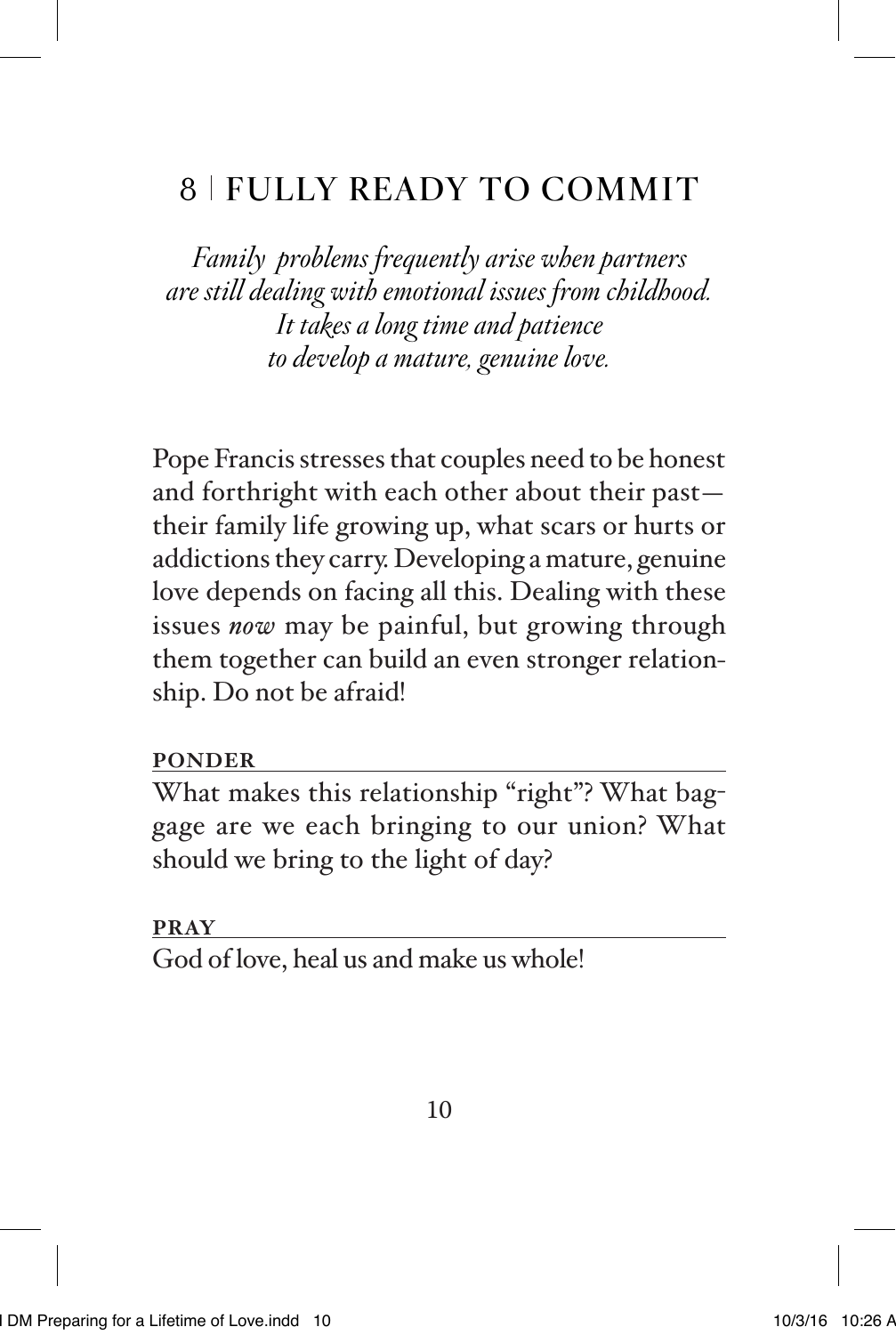### 9 | DISCOVERING UNCONDITIONAL LOVE

*Uunresolved issues involving one's parents and siblings can hurt a marriage. Some people become adults without ever knowing unconditional love. It is important to seek resolution, for in resolution comes liberation.*

Trust, openness, willingness to communicate honestly—these are the qualities that you will need throughout your marriage. Nothing hurts a relationship faster than an inability to trust. Sometimes this arises because one of you had family issues. Sometimes it arises because of selfishness or complacency. Now is the time to face these issues head-on so that you both can come to know the joy of true acceptance, one of the other, and grow in the freedom of that love!

#### **PONDER**

What dark corners do we need to examine? Do we trust each other?

#### **PRAY**

God of love, make us unafraid to trust, and make us courageous to face our failings!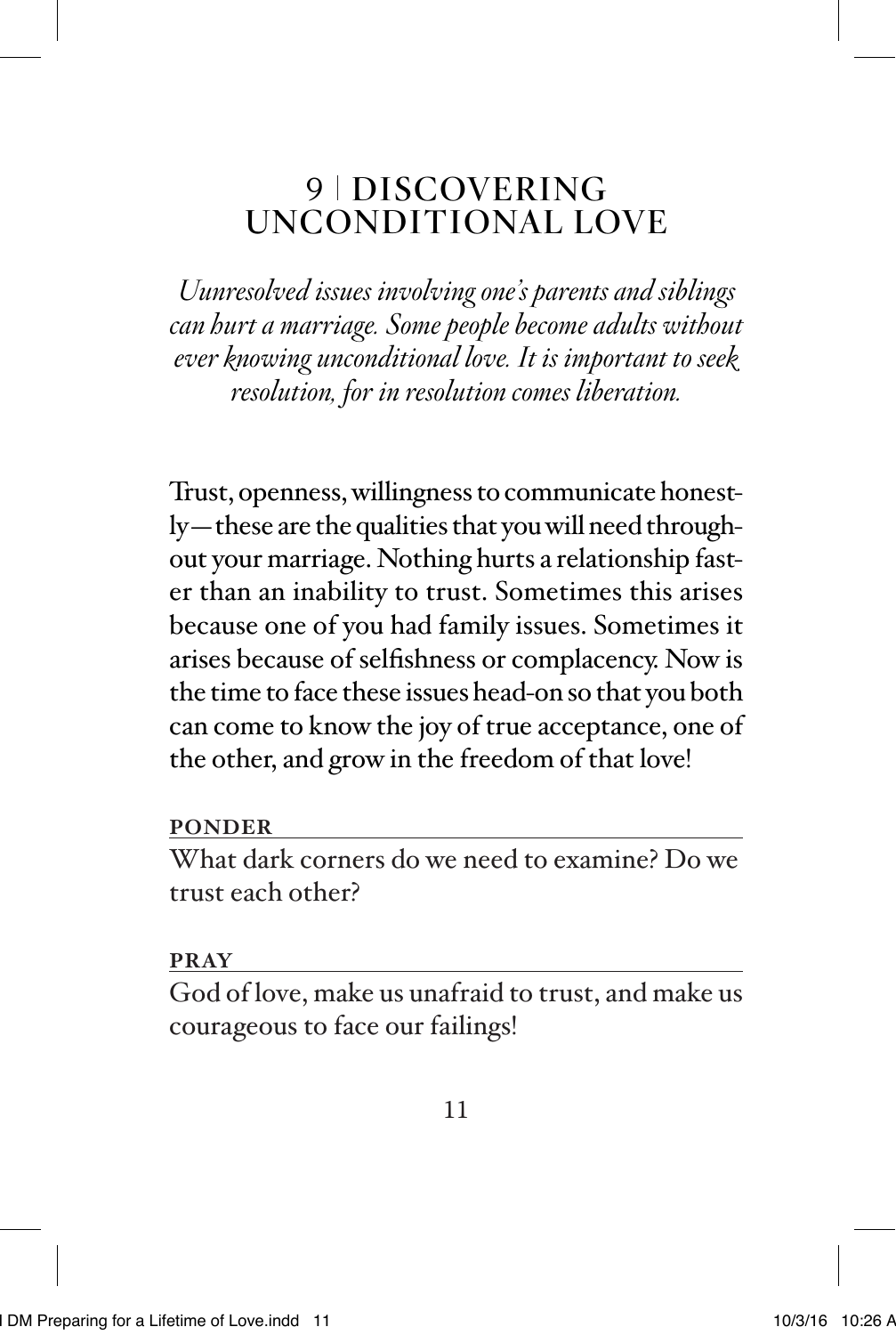## 10 FAITH DIFFERENCES

*Marriages involving a Catholic and a non-Catholic offer the chance for greater interreligious dialogue, even with the difficulties they present.*

When a Catholic marries a non-Catholic, Pope Francis says, there are sure to be difficulties in resolving faith issues in the family. However, he says, honest and open discussion of the differences in faith expression can also lead to what he calls "a privileged place" for interreligious dialogue. Plan to face these issues now, before you marry, and remember that even two Catholics marrying are themselves an interfaith marriage—no two Catholics have exactly the same upbringing or faith practice. The secret is to keep love of God central in all that you do!

**PONDER**

Do we have faith issues to resolve? Have we discussed them well enough?

#### **PRAY**

God of love, open our hearts to accept all the ways you speak to us!